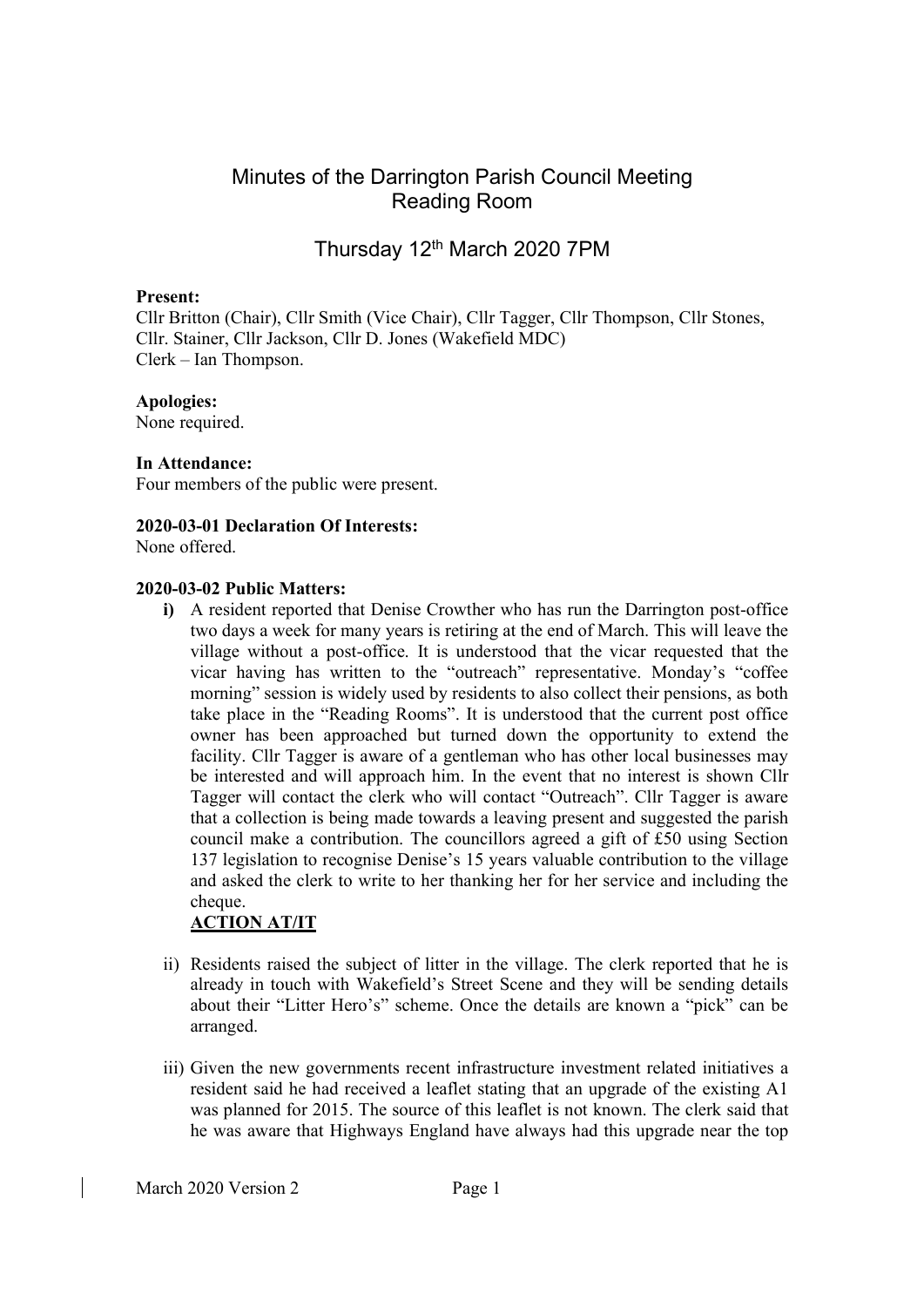of their priority list and indeed he believes that a team has been in place planning alternatives. However, nothing has been published.

## 2020-03-03 Minutes Of The Previous Meeting:

Cllr Stones proposed that the minutes of the previous meeting be accepted as a true record. This was unanimously agreed.

## Matters Arising:

- i) The clerk has sent thanks to his contact at Street Scene for clearing the litter on the curve of the slip road entering the northbound A1. She replied stating that they would try to fit it into a regular schedule. However, as the clerk pointed out the responsibility actually lies with Highways England.
- ii) Car parking on the pavement at the bottom of Orchard Lane improved for a while but has started again. The chairman stated that he has heard that there is a move afoot to ban parking on pavements throughout the country. No further action is currently planned by the council.
- iii) The clerk has written to the "Clerks and Council's Direct" magazine for their advice on who is responsible for enforcing covenants within land title deeds. Unfortunately, their legal correspondent has died and so they will publish the request, anonymously, in the magazine for other clerks to comment. The clerk had also sent the deeds to Cllr Jones for the attention of Wakefield's legal department and he reported that he has passed it on to them.
- iv) With regard to removing ivy from trees in the Old Orchard the bad weather has delayed any action. Cllrs Stainer and Britton will perform the action as and when the weather improves.

## ACTION MB/PS

- v) The clerk confirmed that he has written to the PCC asking for permission to enhance the gravel surface of the tithe barn car park.
- vi) The clerk has written to Leeds District Council asking for the traffic monitoring strips to be laid in the village – one set in Estcourt Road and one in Valley Road. He confirmed the cost would be £300 plus VAT. He has asked that the strips be put in place outside of the Easter school holidays. His contact at Leeds is unfortunately absent through sickness and is expected to will follow it up on his return. The council unanimously confirmed that the cost was acceptable and gave the clerk formal permission to proceed with an order.
- vii) The clerk has written to the clerk at South Kirby regarding the offer for Darrington to join with them for VE celebrations. As discussed at the last meeting the clerk was instructed to decline the offer as Pontefract have already asked Cllr Tagger to present on the Darrington Air Crash at their event. The chairman informed the meeting that there is a move afoot to have an event on the 8<sup>th</sup> of May at the "Spread Eagle" with fancy dress and this will be advertised in due course.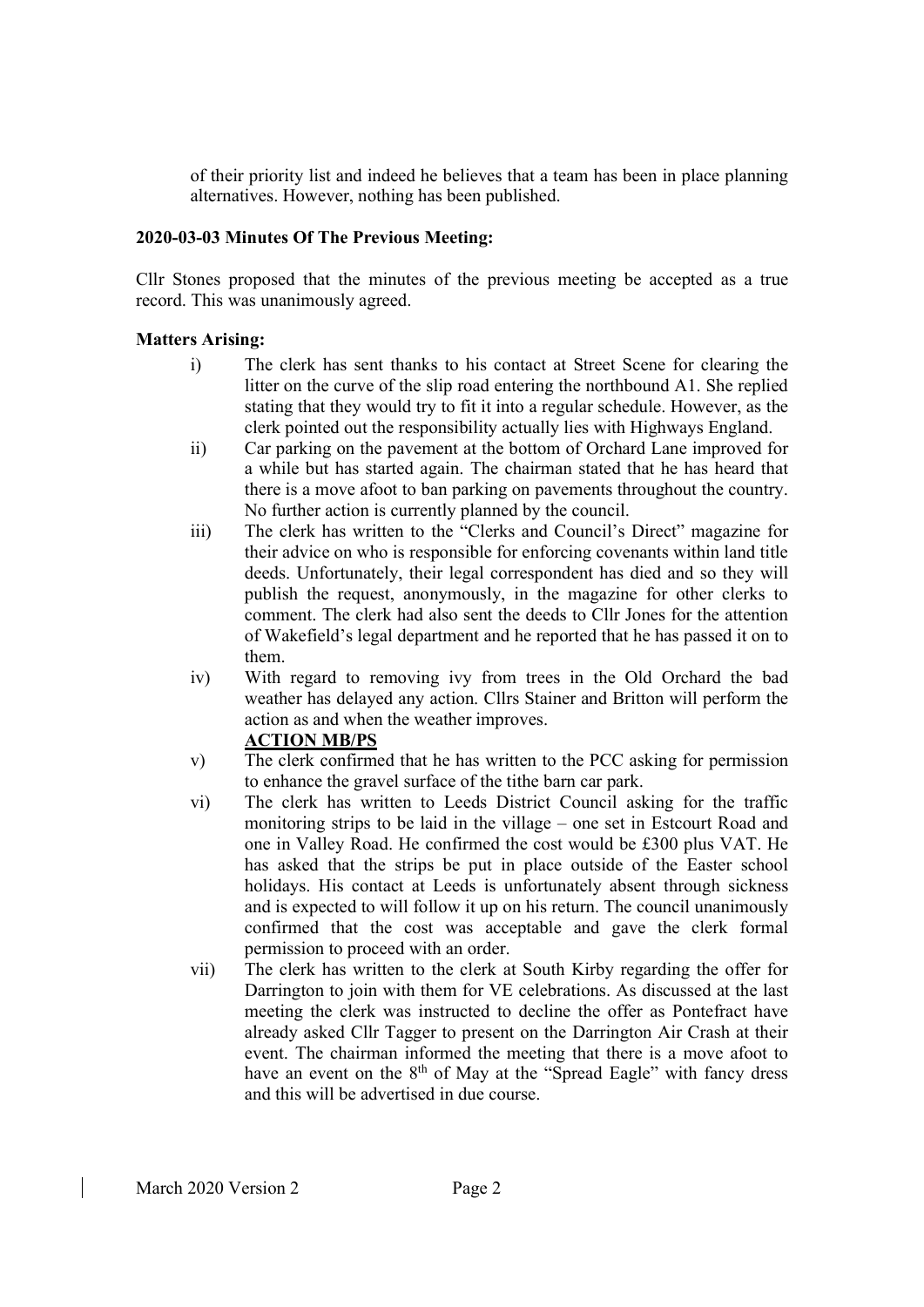- viii) An investigation into whether or not there is a maximum sum that a Parish Council can hold in terms of multiples of the precept has resulted in a conclusion that there is no maximum. The chairman stressed that the council is actively seeking residents' views on projects and are anxious to fund projects that reflect the residents' suggestions.
- ix) Regarding the planning application for Church Farm Cllr Stones reported that she obtained the plans and confirmed the application is for an agricultural storage building. The chairman advised the meeting that the application has been approved.
- x) The clerk had been instructed to review the planning application for an extension at 1 Applewood Gardens and has visited the Wakefield planning site on more than one occasion in order to retrieve a plan to send to councillors. The latest visit has changed the status of the application to "approved", but at no time was a plan visible on the site. Cllr Jones from Wakefield MDC stated that the planning committee would themselves have site of a plan. The chairman expressed dissatisfaction that the council is expected to pass comment on applications without being given enough information to do so.
- xi) Cllr Smith had been asked to publicise the work taking place by Wakefield MDC on the future of Pontefract. Unfortunately, as the parish council meeting in February was only one day short of the final comments date there was no point in her doing so!

# 2020-03-04 Correspondence:

- i) An email from Mrs Carol Glover stating that "smells from the pig farm were particularly pungent on Thursday 5<sup>th</sup> March" and asked that the parish council make a complaint to the appropriate authority. The chairman confirmed that this was the only one complaint on this matter. Cllr Tagger stated that a thorough investigation in 2016 concluded that the farmer in fact had received the highest grading possible from the environment authorities. Since then he has always actively co-operated and personally investigated any complaints. From previous discussions councillors understand that he plans "smell generating processes" to minimise impact on the village but that a change in wind direction can cause smells. The chairman pointed out that Darrington is a rural village adjacent to a pig farm and it is inevitable that such smells will occur from time to time. The councillors concluded that they would not take any further action. Mrs Glover's email also offered to help with any litter picks in future and she was thanked for this offer.
- ii) An email from a company known as "jobcentrenearme" requesting that a link to their website "jobcetrenearme.com" be placed on the parish council's website to assists residents find their nearest job centre. The councillors concluded that they couldn't imagine anyone wanting to find the nearest job centre would look to the parish council's website rather than go to the job centre's own site. They concluded that they would not be adding such a link.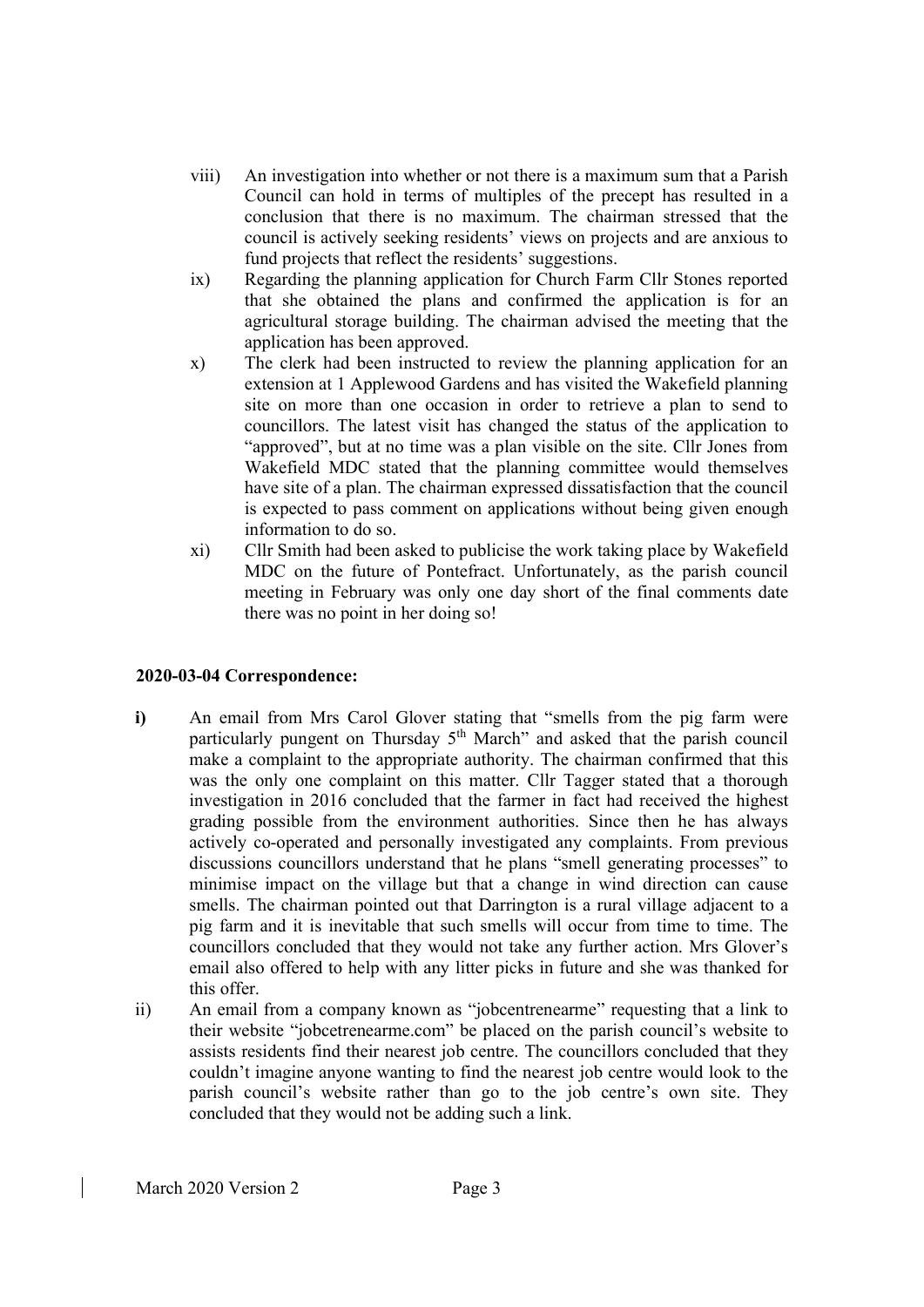iii) An email from Community Heartbeat asking whoever checks the defibrillator to wear gloves and spray with antiseptic when the check is made. As it happens to be the clerk who checks the defibrillator, he confirmed he would do this. It was also noted that a glass panel in the phone box housing the defibrillator has shattered. The chairman confirmed it is the council's responsibility to replace the glass and that this issue is not affecting the defibrillator itself in any way.

### 2020-03-05 Finance:

The RFO (Cllr Stainer) reported that the amount brought forward from the end of January was £21,080.85.

There was no income in February.

There were five items of expenditure:

| Date      | Item    | Payment<br>Method | Payee                            | Reason                                    | Amount  | <b>VAT</b> |
|-----------|---------|-------------------|----------------------------------|-------------------------------------------|---------|------------|
| 13/2/2020 | 27-1920 | Cheque 800        | P M Stainer                      | Postage Stamps                            | £8.40   | £0         |
| 13/2/2020 | 28-1920 | Cheque 801        | I Thompson                       | VAT for training<br>course                | £19.80  | £0         |
| 13/2/2020 | 29-1920 | Cheque 802        | I Thompson                       | Fee for land<br>registry                  | £7.00   | £0         |
| 13/2/2020 | 30-1920 | Cheque 803        | The Community Heartbeat<br>Trust | Defibrillator<br>Maintenance<br>Agreement | £162.00 | £27.00     |
| 13/2/2020 | 31-1920 | Cheque 804        | V. Stones                        | Christmas tree<br>lights transformer      | £12.98  | £2.16      |
|           |         |                   | <b>Total Expenditure</b>         |                                           | £210.18 | £29.16     |

This left a balance of £20,870.67

Payments due in March:

| <b>Date</b> | <u>Item</u> | <b>Payment</b><br>Method | Payee                         | Reason                               | Amount | $VAL$ |
|-------------|-------------|--------------------------|-------------------------------|--------------------------------------|--------|-------|
| 12/03/2020  | 32-1920     | Cheque 805               | <b>Mick</b><br><b>Britton</b> | Refreshments for Highways<br>meeting | £10.60 | £0.00 |
| 12/03/2020  | 33-1920     | Cheque 806               | Denise<br>Crowther            | Section 137 Grant                    | £50.00 | £0.00 |
|             |             |                          |                               | Totals                               | £60.60 | £0.00 |

There is a payment due in early April:

| <u>Date</u> | <u>Item</u> | Payment<br>Method | Payee                       | Reason                       | Amount   | $VAL$   |
|-------------|-------------|-------------------|-----------------------------|------------------------------|----------|---------|
| 04/04/2020  | 01-2021     | Cheaue<br>807     | First<br><i>Impressions</i> | Hanging Baskets and Planters | £3119.40 | £519.90 |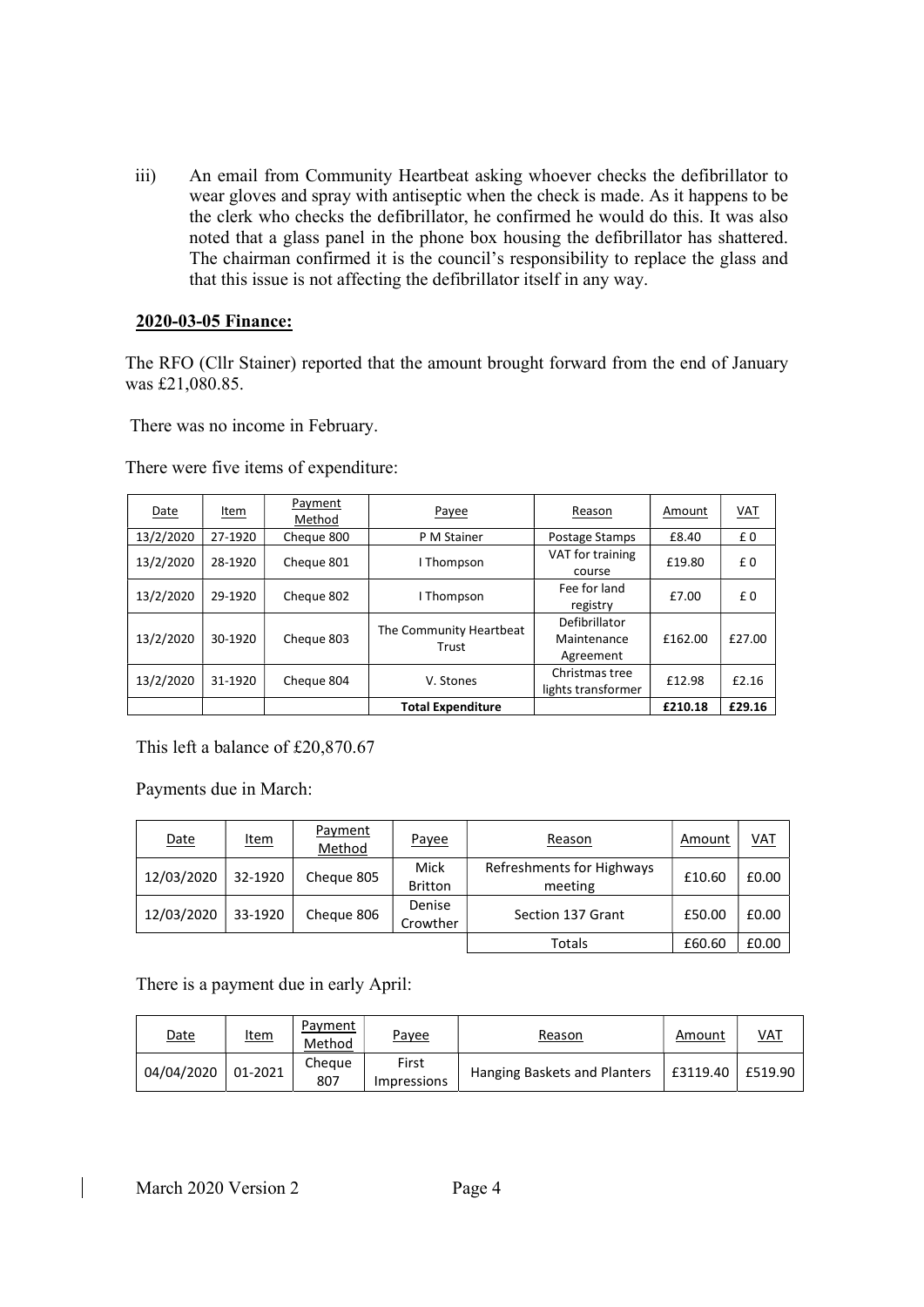Cllr Britton proposed payment and the payments were unanimously approved.

The RFO stated that there is a payment due from the Golf Club for the newsletter advertisement. Cllr Stones has discussed this with them and they have shown her "proof" of such a payment being made. After some discussion it is believed the payment has gone to the Village Field Committee. Cllr Stones will pursue the matter.

### ACTION VS

Cllr Stainer expects the balance at the end of the financial year to be just under  $£21,000$ .

## 2020-03-06 Planning Matters:

- i) 1 Applewood Gardens, Darrington Application Approved
- ii) Land at Trinity Farm, Grove Hall Lane Distribution Warehouse Application Approved
- iii) Fold House, Estcourt Road, Darrington Single storey extension and roof alteration to allow room in roof Application approved

There was some discussion surrounding an application on the "Old Great North Road" believed to be in Wentbridge. The parish council has not been notified of such an application and the clerk will access the planning website and distribute details to councillors. Once again notification of this planning application has not been sent to the council. The regular emails ostensibly providing new planning applications and decisions on applications simply isn't working!

## ACTION IT

# 2020-03-07 Report of meeting held at Kyte Hotel  $27<sup>th</sup>$  Feb:

Mr. Martin Barnes, the Commissioning & Delivery Manager of the Planning, Transportation and Highways Service at Wakefield MDC, visited the village on the  $27<sup>th</sup>$ February. He held a meeting with Cllrs Britton, Jackson, Stones and the clerk.

Cllr Britton drove Mr Barnes around the village pointing out the issues that were of concern to the council. Mr. Barnes will send us his report of the meeting.

The following topics were discussed :-

i) The "crossing" at the hump in Estcourt Road just west of Estcourt Drive which has tactile paving implying that it is indeed a pedestrian crossing. Mr. Barnes stated that he would look further into putting a formal pedestrian cross in Estcourt Road.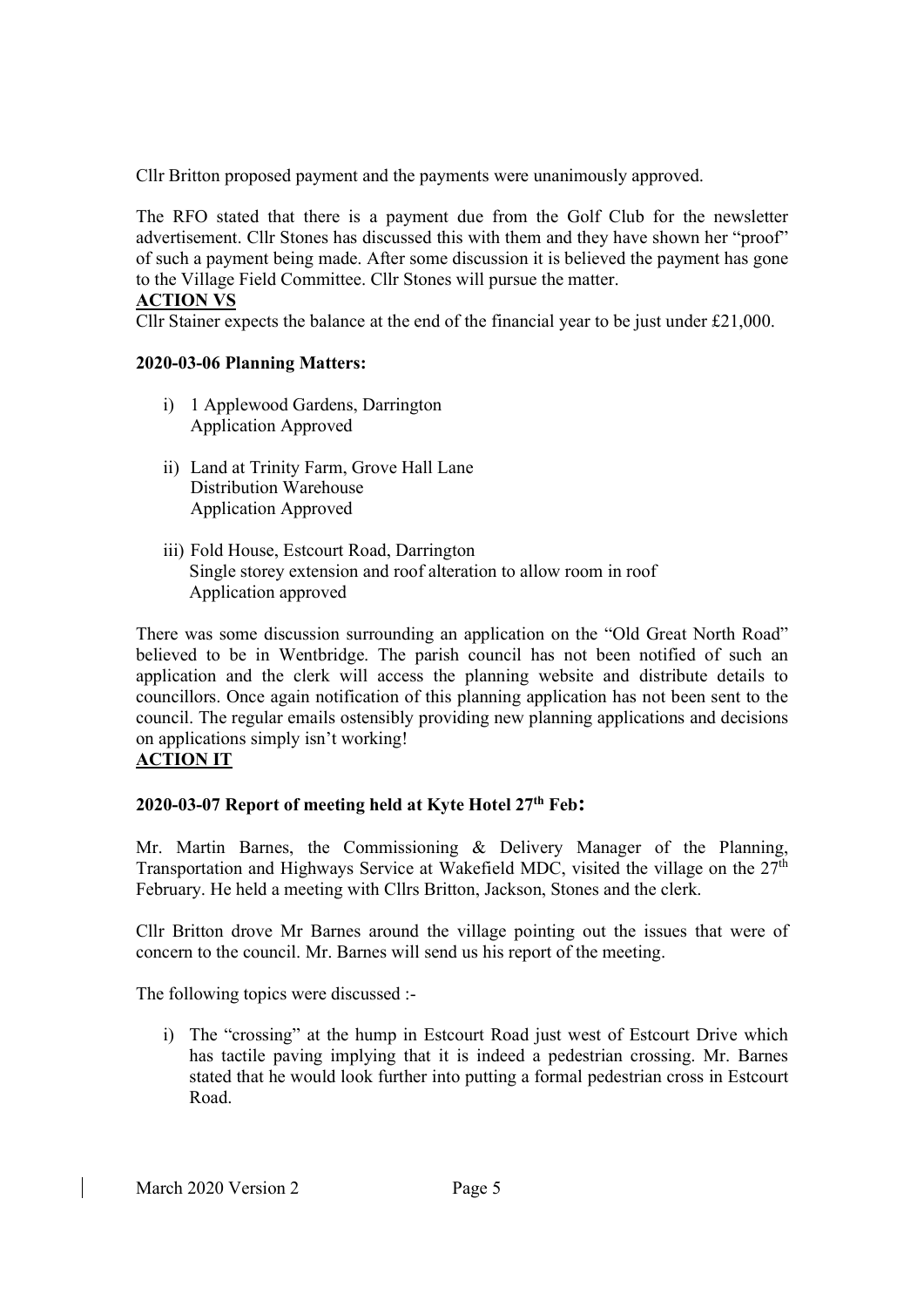- ii) The 7.5 tonne signs in Valley Road, believed to be inconsistent with those in Estcourt Road. Mr. Barnes agreed they weren't particularly clear but are correct and the amount of work involved in changing the statutory regulations regarding this restriction would be significant, and so cannot justify that time.
- iii) Marlpit Lane narrowing and accidents at the traffic lights. Mr. Barnes stated he has no record of any accidents in Marlpit Lane nor at the traffic lights. The clerk has since Mr Barnes meeting received a response to his "Freedom Of Information" request to West Yorkshire Police which itemises eight accidents at the traffic lights and three since 2017. The clerk circulated this document to councillors and has sent this information to Mr. Barnes.
- iv) Regarding the use of the land to the side of the exit from the north bound A1 being used as an unofficial lay by for lorries parking there. He believes this is not legal but did use the phrase "be careful what you wish for" – implying blocking that area off might well result in the lorries parking further down this road. He will look into it and let us know his conclusion in his report along with the name of the person at Highways England responsible for such matters.
- v) Litter on the slip road, which was cleared the next day. Again, he believes this is a Highways England matter with responsibility lying with the person whose details he will forward.

The chairman reported that he was pleased with the meeting and the interest shown by Wakefield MDC and looks forward to Mr. Barnes report.

## 2020-03-08 Reports:

#### School Report

At the previous night's governors meeting the coronavirus situation was discussed and the school will follow any government advice.

## Village Field

Currently there are no plans to cancel the "Feast & Fayre" in June.

## "In Bloom"

It is believed there has been a "rough sleeper" in Philips Lane with two "dens" having been created. He appears to have gone and the area needs tidying. The councillors will form a team to tidy the area soon.

## ACTION MB and other volunteers

## Gardening Club

Cllr Tagger reported this month's meeting had a large turnout. The "Open Gardens" event for 2020 will be publicised as an "open garden week" although in practice it will involve consecutive weekends only. On the 14<sup>th</sup> of June a couple of gardens will be open. The following weekend the other gardens will be open for public visits.

## Police Report